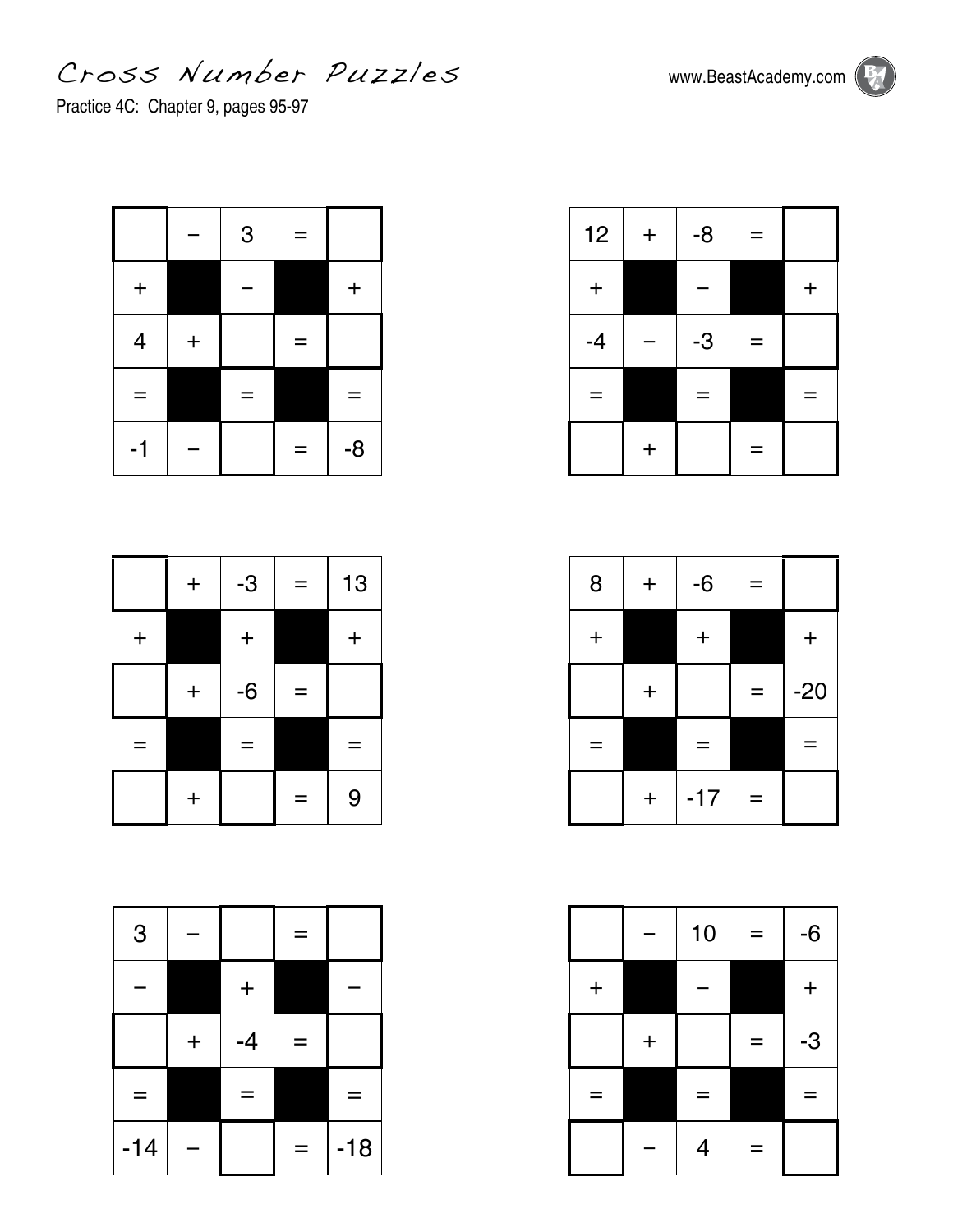Cross Number Puzz les www.BeastAcademy.com

Practice 4C: Chapter 9, pages 95-97

| 15         |         |      | =   |         |
|------------|---------|------|-----|---------|
| $\ddagger$ |         |      |     | $\ddag$ |
| $-7$       | $\ddag$ |      | Ξ   | $-3$    |
|            |         | =    |     |         |
|            |         | $-8$ | $=$ |         |

|           | $-1$    | ═ | $-4$  |
|-----------|---------|---|-------|
| $\ddot{}$ | $\ddag$ |   | $\pm$ |
| 3         |         | = |       |
|           | Ξ       |   | =     |
|           |         | = | $-10$ |

|         | $\ddagger$ |         | Ξ   | $-2$    |
|---------|------------|---------|-----|---------|
| $\ddag$ |            | $\ddag$ |     | $\ddag$ |
|         | $\ddag$    | 6       | $=$ |         |
| ═       |            | =       |     | =       |
|         | $\ddag$    | $-5$    | =   | -3      |

| 14 | $\ddot{}$ | $-2$ | ═ |      |
|----|-----------|------|---|------|
|    |           |      |   |      |
| 3  | $\ddot{}$ |      |   | $-3$ |
| -  |           |      |   | -    |
|    | $\ddag$   |      | Ξ |      |

| $\overline{7}$ |       |   | 15 |
|----------------|-------|---|----|
| $\ddag$        | $\pm$ |   | ╇  |
| $-3$           |       | – |    |
| ═              | Ξ     |   |    |
|                | $-10$ | – |    |

| 3 | $\ddag$ |    | -   | $-3$  |
|---|---------|----|-----|-------|
|   |         |    |     |       |
|   | $\ddag$ | 10 | ═   |       |
|   |         | ═  |     | -     |
|   | $\ddag$ |    | e e | $-21$ |